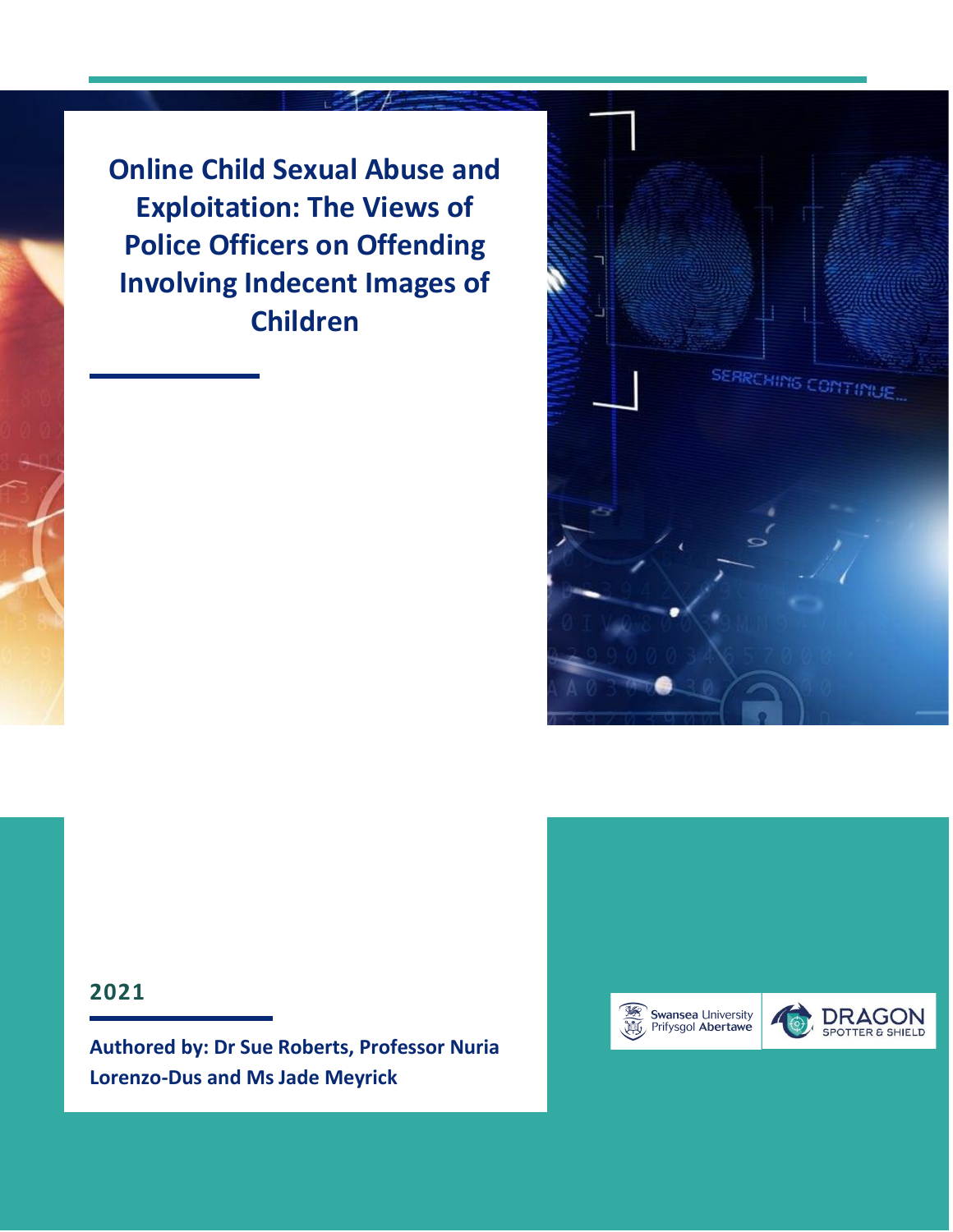# **Online Child Sexual Abuse and Exploitation: The Views of Police Officers on Offending Involving Indecent Images of Children**

### **Introduction and Methodology**

We conducted an exploratory study, using a qualitative approach (focus groups). Our aim was to expand on previous research on online child sexual abuse and exploitation (O-CSAE) by exploring the views of UK-based CSAE law enforcement teams on offending involving indecent images of children (IIOC). Access to participants was facilitated by a law enforcement team member, who acted as gate keeper for the research. Two focus groups were undertaken with a total of 8 police officers, all of whom had experience of conducting interviews with O-CSAE offenders. Focus group 1 comprised 6 police officers - 3 of whom were male and 3 female. Two police officers participated in focus group 2, both of whom were males.

### **Research questions**

- **What is the average profile of offenders who engage in offending involving IIOC (and to what extent, if any, has it changed over the years)?**
- **To what extent, if any, has the nature of offending involving IIOC changed in recent years?**
- **How do offenders justify their offending?**
- **To what extent, if any, do those who engage in offending involving IIOC reoffend?**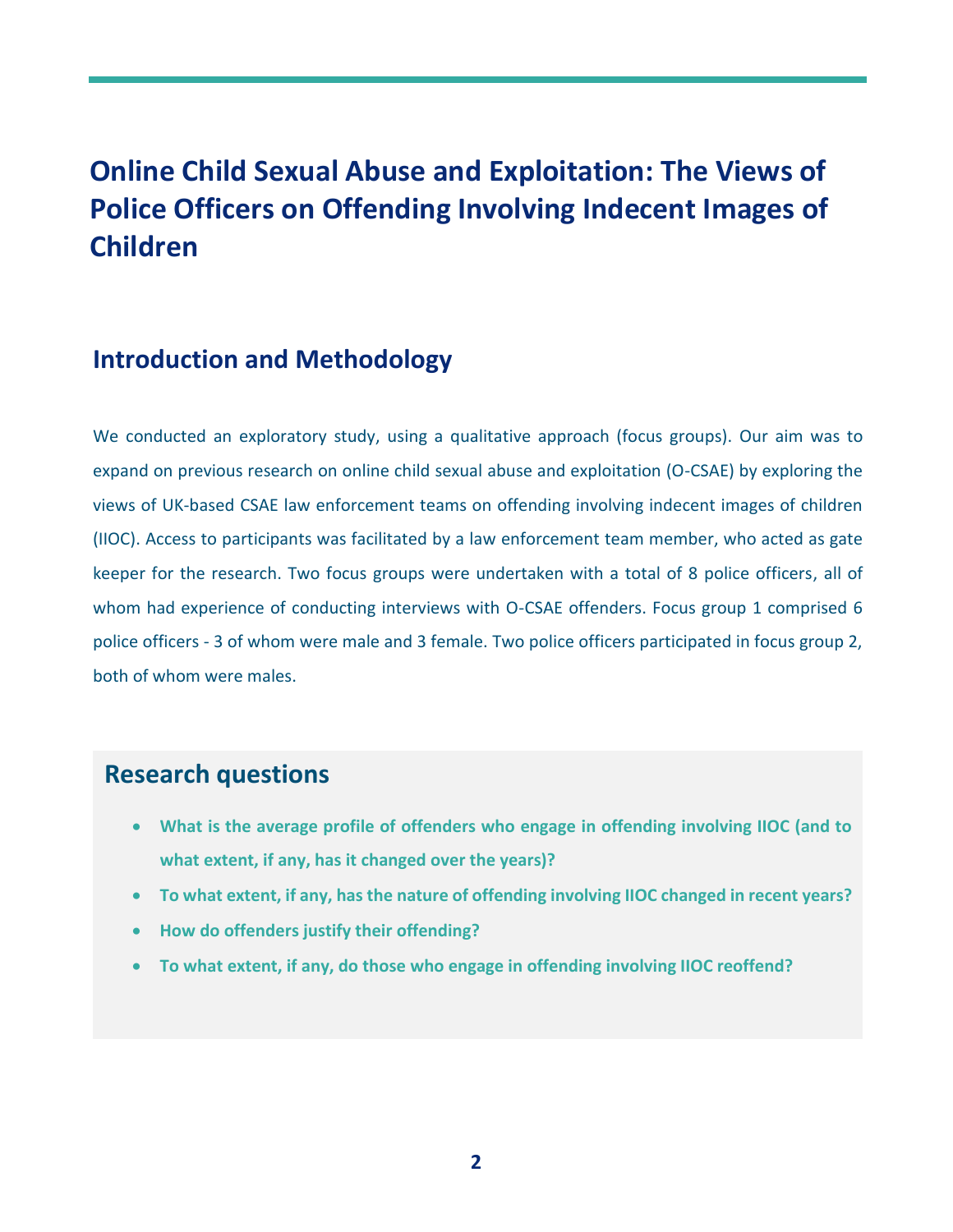### **Research findings**

#### **Key themes**

- **Offender profiles;**
- **Offenders' IT skills;**
- **Justification for offending;**
- **Changes in the nature of offending;**
- The impact of Covid-19; and
- **Changes associated with the role of policing IIOC**

The **diverse nature of this population of offenders** was highlighted by officers, with offenders drawn from all age groups. On **gender**, officers were of the view that female perpetrators rarely feature. It appears that **offenders' IT skills are often well-developed**, enabling more effective concealment of offending. Attention was drawn to the heightened IT skills of registered sex offenders (RSOs) and those who reoffend, who may have learnt from past "mistakes". A **range of justifications** for offending were cited by officers, including **mental health issues; confusion about sexuality; substance abuse; minimisation of harm, resulting from no direct contact with victims; and sexual victimisation in childhood**. In recent years, officers appear to have witnessed a number of **changes in the nature of offending involving IIOC**, including the **age of victims**; in some cases, the **severity of abuse**; and also the digital environment within which offenders operate, namely in the **downloading of IIOC, the storage of collections, and the sharing of images.**

**Isolation** as a contributory factor in offending was evident in the responses of several officers in this study: this related to offenders living alone with no social relationships "outside" the internet; being **"socially inept";** retired; and due to the **impact of Covid-19**. While officers held contrasting views on reoffending rates, attention was drawn to the extent to which re-offending might result from the confusion and uncertainty evident as to **whether officers should visit offenders at the outset of the pandemic.** Indeed, with telephone contact made with offenders as opposed to individual visits, opportunities to re-offend may have presented. Officers were clearly concerned about the **increasing problem of "youth produced sexual imagery"** (NSPCC, 2021), and the impact of the pandemic on that. While children and young people who take, possess or share nudes or semi-nudes of themselves, or peers, are committing an offence and possibly placing themselves and others at risk, **concerted efforts are made not to criminalise** them. Rather, attempts are made to ensure that children receive appropriate support and advice, and their vulnerability is acknowledged.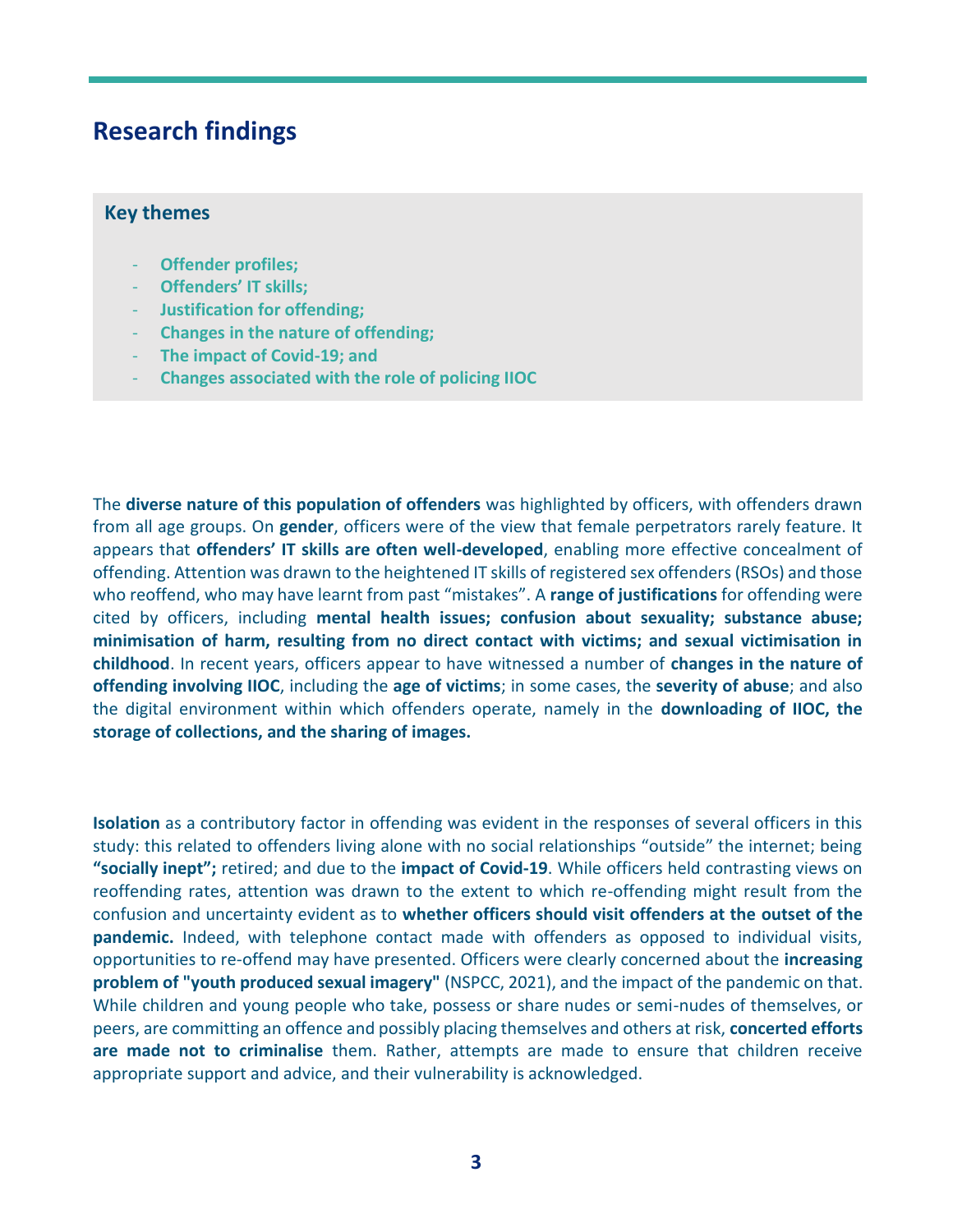## **Implications of the findings for policy and practice**

#### **Key recommendation areas**

- **Offenders' IT skills;**
- **Changes in the nature of offending;**
- **The impact of Covid-19; and**
- **Officers' training needs**

#### **Offenders' IT skills**

Officers' views that offenders' often well-developed IT skills enable more effective concealment of offending is of concern. The implications of these enhanced skills for **future policing and safeguarding and prevention measures** warrant further consideration.

#### **Changes in offending**

If offenders are to be detected and victims safeguarded, every effort should be made to ensure that **police forces are sufficiently equipped to meet the challenges associated with keeping pace with changes in offending**, namely: in the downloading of IIOC, the storage of collections, and the sharing of images.

#### **The impact of Covid-19**

**Isolation:** The theme of isolation as a contributory factor in offending was evident in the responses of several officers in this study. The **impact of the pandemic** on this warrants attention, as it is likely that some of the restrictions associated with Covid-19 which compound isolation may persist for some time.

**Re-offending:** The impact of Covid-19 on the management of offenders also requires some careful thought. With attention drawn by some officers to the confusion and uncertainty evident as to whether they should visit offenders at the outset of the pandemic, and telephone contact made with offenders as opposed to individual visits, **opportunities to re-offend** may have presented.

**Children and young people self-producing indecent images:** Officers in this study were clearly concerned about "youth produced sexual imagery" (NSPCC, 2021). While some progress has been made on a UK basis by means of recent initiatives such as Childline's 'Report Remove' service, further thought could be given as to **how best to deliver messages about risk within schools through more local policing efforts,** while also ensuring that children and young people feel supported in their own